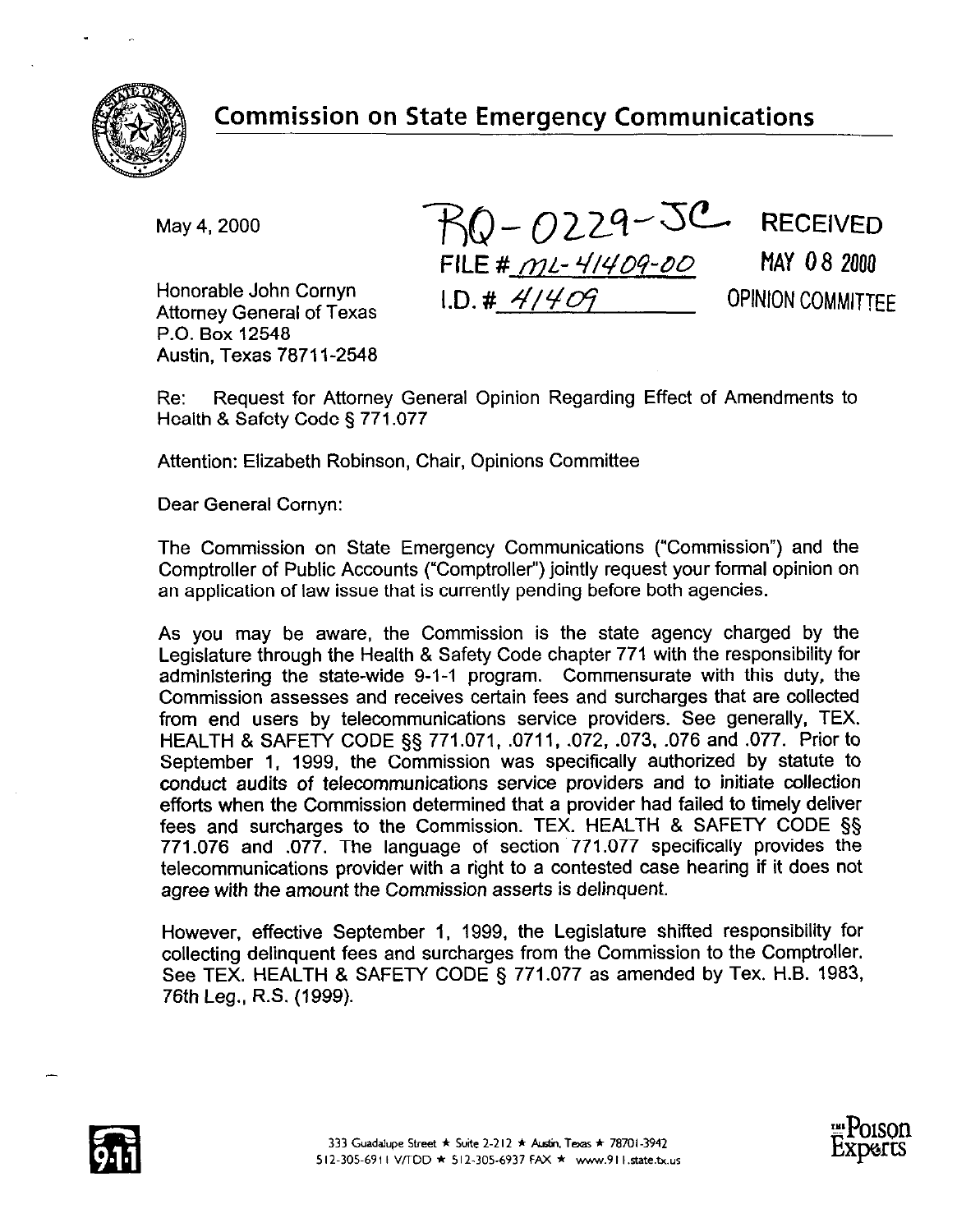A question has been raised in the context of a specific case whether the Commission or the Comptroller is the agency authorized to initiate a contested case hearing to collect delinquent amounts. In this case, the delinquency was revealed<br>in the course of an audit that covered the years 1992 through 1997. The in the course of an audit that covered the years 1992 through 1997. Commission initiated informal discussions with the provider in 1998 regarding the delinquency, and in the course of these conversations the provider indicated that it wished to avail itself of the hearing procedure. However, before any pleadings were filed or any formal contested case procedure was initiated the statute was amended as described above.

Under these circumstances all parties, including the provider, desire a definitive statement from the Office of the Attorney General regarding which agency now has the authority to initiate formal, contested case collection efforts against the provider.

Thank you for your attention to this request. If you or your staff require any additional information, please do not hesitate to contact either one of us at the numbers listed below.

Sincerely

James D. Gogfke, Executive Director Commission on State Emergency Communications Tel. 305-6920 Fax 305 -6937